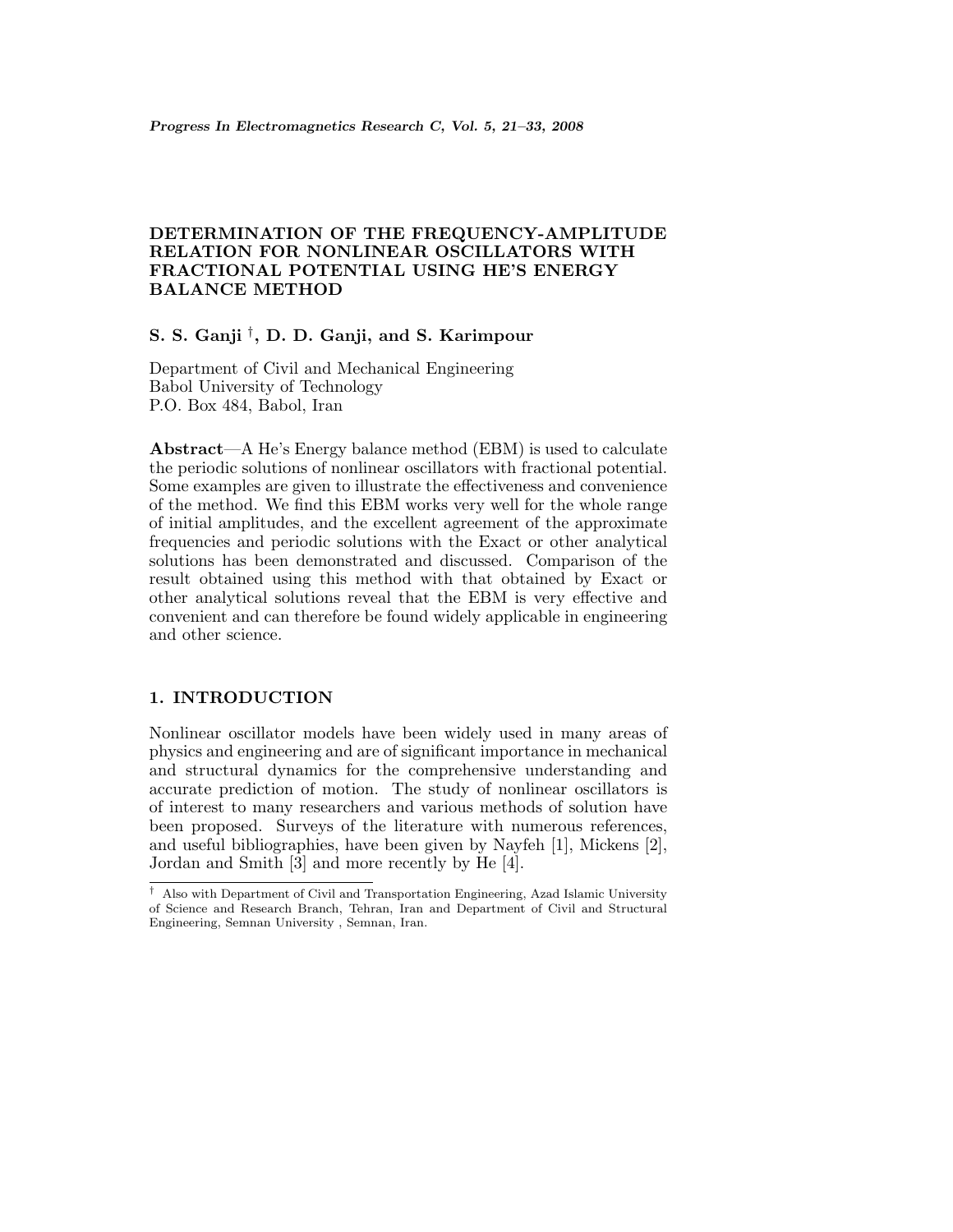Various approaches, including the Non-preservative methods [4], homotopy perturbation method [5–9], Lindstedt-Poincaré method [10– 12], parameter-expansion method [13–16], Parameterized perturbation method [17, 18], multiple scale method [19–22], and the harmonic balance method (HBM) [23–26] have been developed to study the nonlinear oscillators.

Recently, some approximate variational methods, including approximate energy method [27–31], variational iteration method [32– 36] and variational approach [37–40], to solution, bifurcation, limit cycle and period solutions of nonlinear equations have been given much attention. Among these methods, the EBM is considered to be one of powerful methods capable of handling strongly nonlinear behaviors and, it can converge to an accurate periodic solution for smooth nonlinear systems.

The main objective of this paper is to approximately solve nonlinear oscillators with fractional potential by applying the Energy balance method (EBM), and to compare the approximate frequency obtained with the exact one and with other approximate frequency obtained applying the variational approach solution [4] to the same nonlinear oscillators. As we can see, the results presented in this Letter reveal that the method is very effective and convenient for nonlinear oscillators with fractional terms.

#### **2. DESCRIPTION OF ENERGY BALANCE METHOD**

In the present paper, we consider a general nonlinear oscillator in the form [29]:

$$
u'' + f(u(t)) = 0 \tag{1}
$$

in which  $u$  and  $t$  are generalized dimensionless displacement and time variables, respectively. Its variational principle can be easily obtained:

$$
J(u) = \int_0^t \left( -\frac{1}{2}u'^2 + F(u) \right) dt
$$
 (2)

Where  $T = 2\pi/\omega$  is period of the nonlinear oscillator,  $F(u) = \int f(u)du$ . Its Hamiltonian, therefore, can be written in the form:

$$
H = \frac{1}{2}u^2 + F(u) + F(A)
$$
 (3)

Or:

$$
R(t) = \frac{1}{2}u^2 + F(u) - F(A) = 0
$$
\n(4)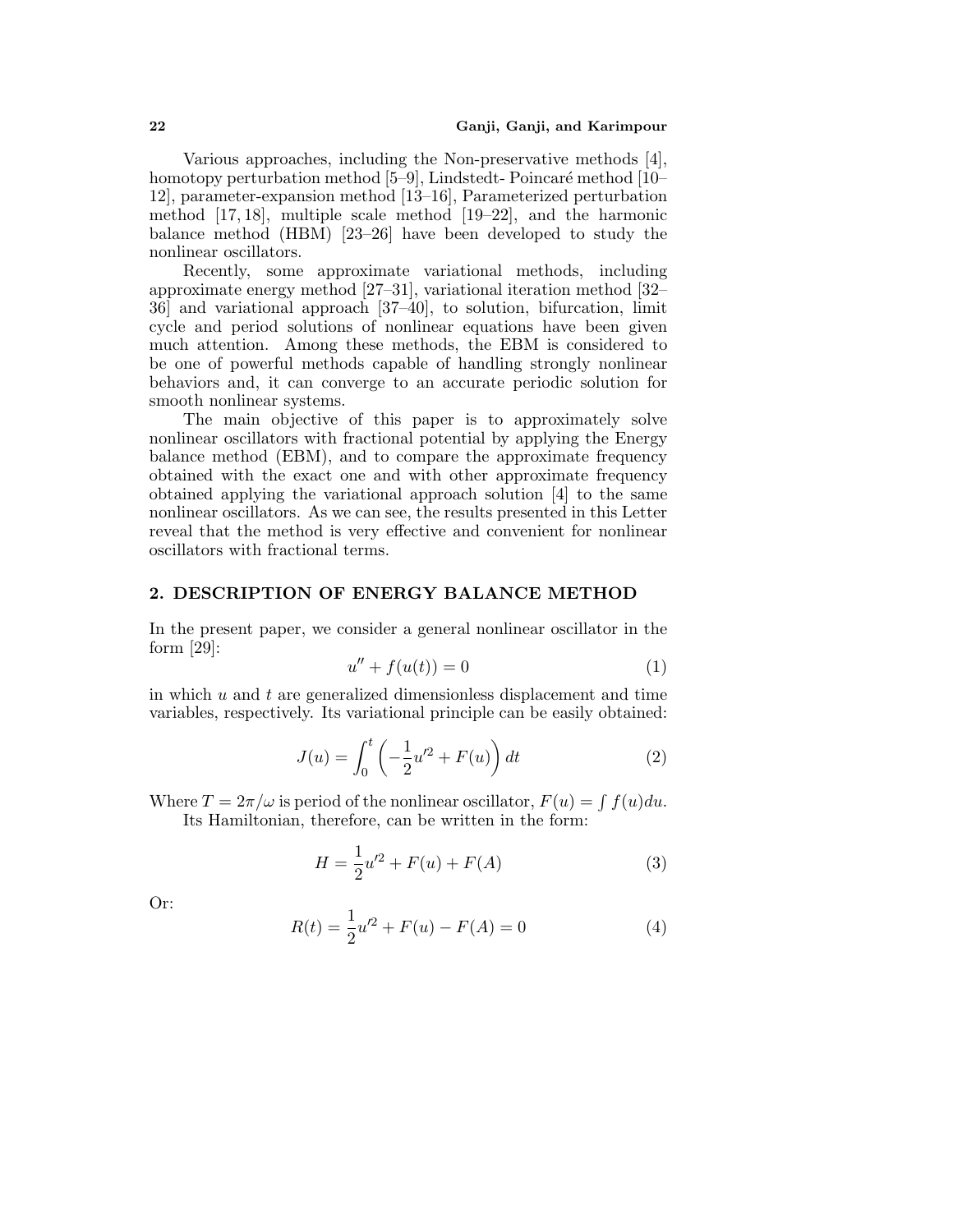Oscillatory systems contain two important physical parameters, i.e., the frequency  $\omega$  and the amplitude of oscillation, A. So let us consider such initial conditions:

$$
u(0) = A, \qquad u'(0) = 0 \tag{5}
$$

We use the following trial function to determine the angular frequency ω:

$$
u(t) = A\cos(\omega t) \tag{6}
$$

Substituting  $(6)$  into u term of  $(4)$ , yield:

$$
R(t) = \frac{1}{2}\omega^2 A^2 \sin^2 \omega t + F(A\cos \omega t) - F(A) = 0
$$
 (7)

If, by chance, the exact solution had been chosen as the trial function, then it would be possible to make  $R$  zero for all values of  $t$  by appropriate choice of  $\omega$ . Since Eq. (5) is only an approximation to the exact solution, R cannot be made zero everywhere. Collocation at  $\omega t = \pi/4$  gives:

$$
\omega = \sqrt{\frac{2(F(A) - F(A\cos\omega t))}{A^2 \sin^2 \omega t}}
$$
(8)

Its period can be written in the form:

$$
T = \frac{2\pi}{\sqrt{\frac{2(F(A) - F(A\cos\omega t))}{A^2 \sin^2 \omega t}}}
$$
(9)

## **3. NUMERICAL EXAMPLES**

**Example 1.** To illustrate the basic procedure of the present method, we consider an  $u^{1/3}$  force nonlinear oscillator [4]:

$$
\frac{d^2u}{dt} + \varepsilon u^{1/3} = 0,\t\t(10)
$$

with the initial conditions

$$
u(0) = A, \qquad \frac{du}{dt}(0) = 0.
$$
 (11)

For this problem,  $f(u) = u^{1/3}$  and  $F(u) = \frac{3}{4} \varepsilon u^{4/3}$ . Its variational principle can be easily obtained:

$$
J(u) = \int_0^t \left( -\frac{1}{2} u'^2 + \frac{1}{3} \varepsilon u^{4/3} \right) dt \tag{12}
$$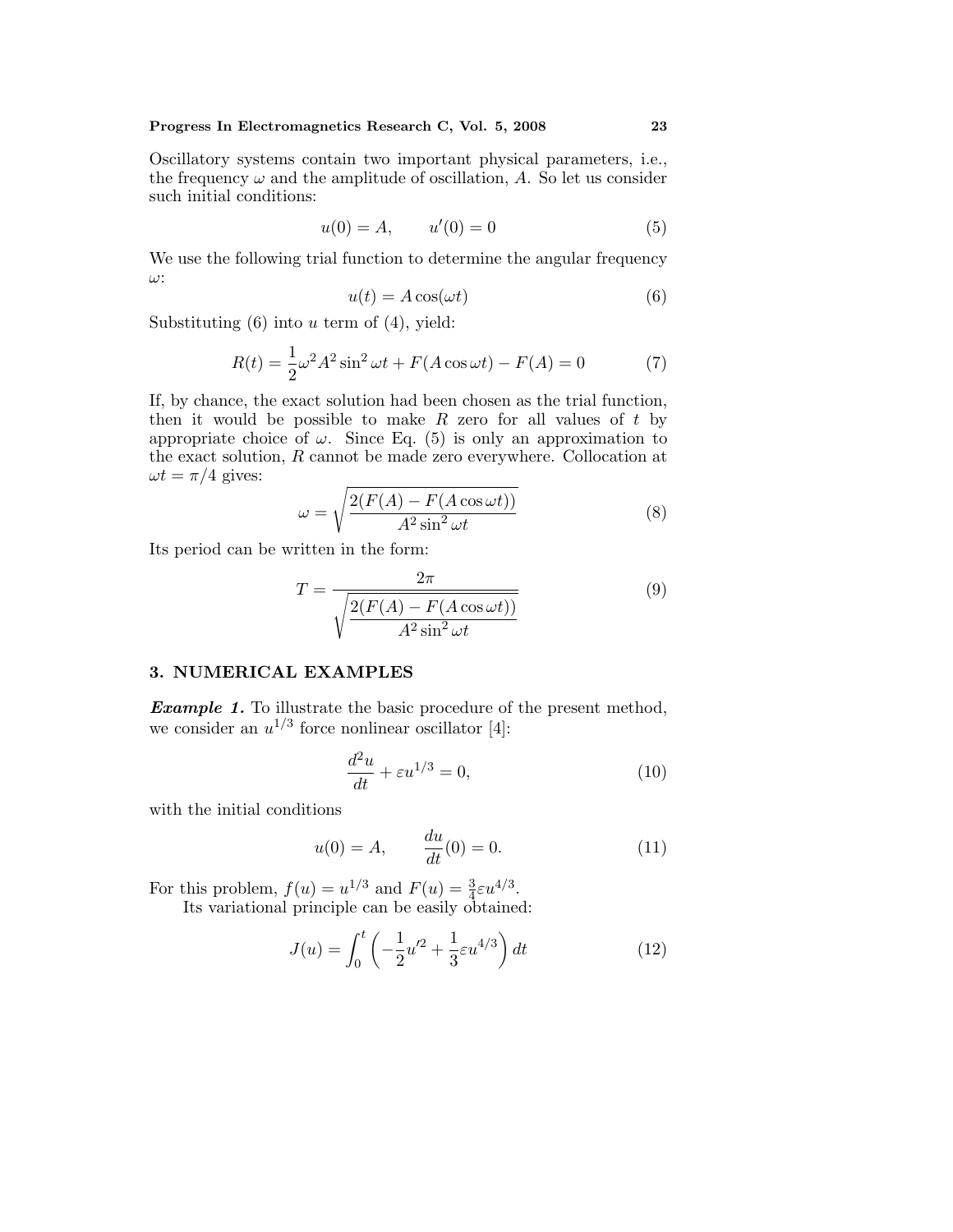Its Hamilton, therefore, can be written in the form

$$
H = \frac{1}{2}u^2 + \frac{3}{4}\varepsilon u^{4/3} = \frac{3}{4}\varepsilon A^{4/3},\tag{13}
$$

or

$$
\frac{1}{2}u^2 + \frac{3}{4}\varepsilon u^{4/3} - \frac{3}{4}\varepsilon A^{4/3} = 0,\tag{14}
$$

In Eqs. (13) and (14) the kinetic energy  $(E)$  and potential energy (T) can be respectively expressed as  $E = u'^2/2$ ,  $T = 3\varepsilon u^{4/3}/4$ . Throughout the oscillation, it holds that  $H = E + T = constant$ .

Substituting  $(6)$  into  $(14)$ , we obtain :

$$
R(t) = \frac{1}{2}A^2\omega^2 \sin^2 \omega t + \frac{3}{4}\varepsilon (A\cos \omega t)^{4/3} - \frac{3}{4}\varepsilon A^{4/3} = 0,
$$
 (15)

We obtain the following result:

$$
\omega = \frac{1}{2} \frac{\sqrt{\left(-6\varepsilon \left(A\cos\omega t\right)^{4/3} + 6\varepsilon A^{4/3}\right)}}{A\sin\omega t},\tag{16}
$$

with  $T = \frac{2\pi}{\omega}$ , yield:

$$
T = \frac{4\pi A \sin \omega t}{\sqrt{(-6\varepsilon (A \cos \omega t)^{4/3} + 6\varepsilon^{4/3})}}.
$$
(17)

If we collocate at  $\omega t = \pi/4$ , we obtain:

$$
\omega = \frac{\sqrt{6\left(-(2^{1/3})\varepsilon A^{4/3} + 2A^{4/3}\right)}}{2A},\tag{18}
$$

with  $T = \frac{2\pi}{\omega}$ , yield:

$$
T = \frac{4\pi A}{\sqrt{6\left(-(2^{1/3})\varepsilon A^{4/3} + 2A^{4/3}\right)}}.\tag{19}
$$

*Example 2.* Consider a more complex example in form [4]:

$$
u'' + au + bu3 + cu1/3 = 0, \quad u(0) = A, \quad u'(0) = 0,
$$
 (20)

For this problem,  $f(u) = au + bu^3 + cu^{1/3}$  and  $F(u) = a\frac{u^2}{2} + b\frac{u^4}{4} + 3\varepsilon \frac{u^{4/3}}{4}$ . Its variational form reads

$$
J(u) = \int_0^t \left( -\frac{1}{2}u'^2 + a\frac{u^2}{2} + b\frac{u^4}{4} + 3\varepsilon\frac{u^{4/3}}{4} \right) dt \tag{21}
$$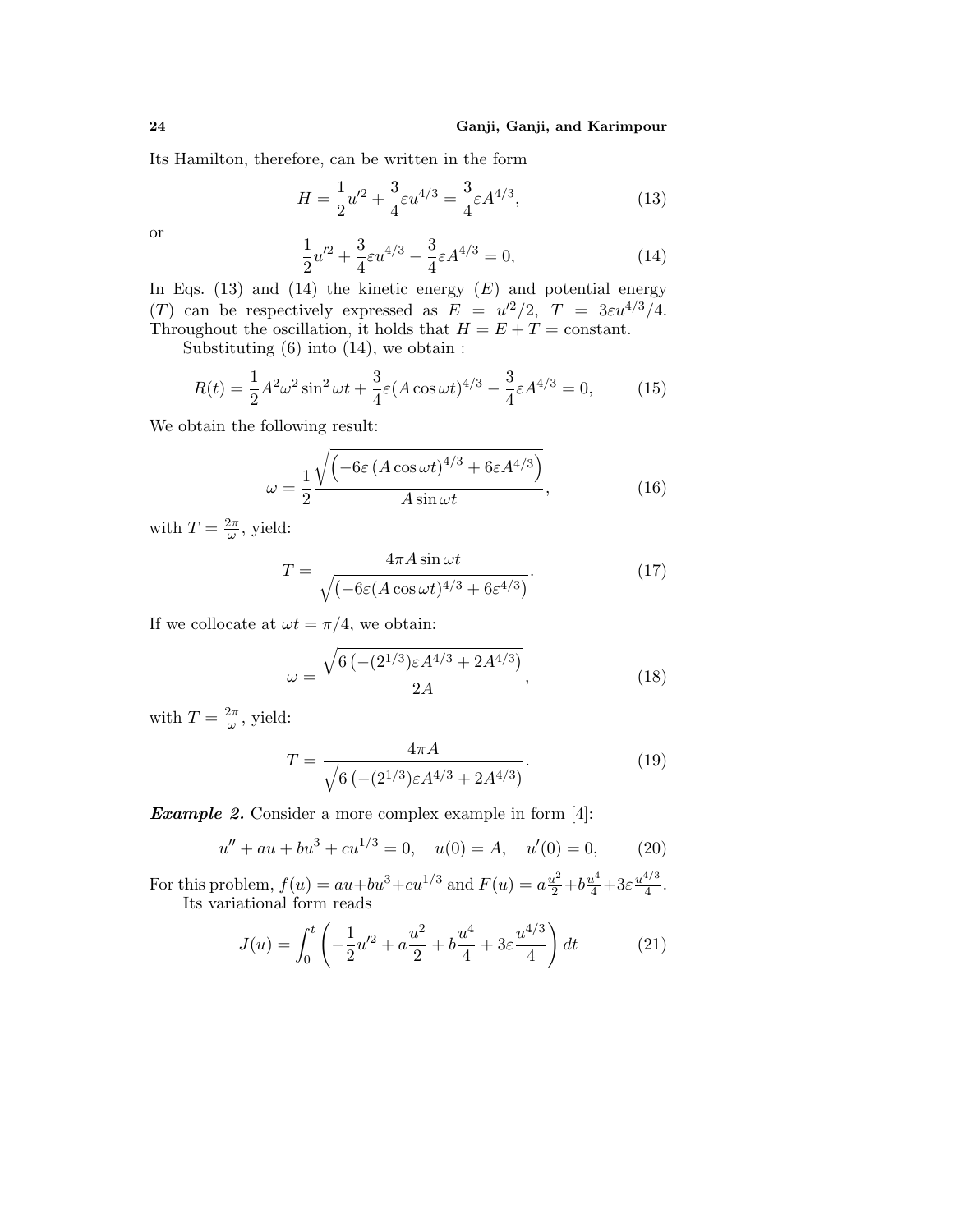## Progress In Electromagnetics Research C, Vol. 5, 2008 25

Substituting  $u(t) = A \cos \omega t$  into (21) and with  $T = \frac{2\pi}{\omega}$ , we obtain the following results:

$$
R(t) = \frac{1}{2}A^2\omega^2 \sin^2 \omega t + \frac{1}{2}aA^2 \cos^2 \omega t + \frac{1}{4}bA^4 \cos^4 \omega t + \frac{3}{4}cA^{4/3} \cos^{4/3} \omega t - \frac{\alpha A^2}{2} - \frac{bA^4}{4} - \frac{3cA^{4/3}}{4} = 0, \quad (22)
$$

$$
\omega = \frac{\sqrt{4aA^2\sin^2\omega t + 4bA^4\sin^2\omega t - 2bA^4\sin^4\omega t - 6c(A\cos\omega t)^{4/3} + 6cA^{4/3}}}{2A\sin\omega t},
$$
\n(23)

$$
T = \frac{4\pi A \sin \omega t}{\sqrt{4aA^2 \sin^2 \omega t + 4bA^4 \sin^2 \omega t - 2bA^4 \sin^4 \omega t - 6c(A\cos \omega t)^{4/3} + 6cA^{4/3}}}.
$$
\n(24)

From (23), (24) and  $\omega t = \pi/4$ , we have:

$$
\omega = \frac{\sqrt{4aA^2 + 3bA^4 - 6c2^{1/3}A^{4/3} + 12cA^{4/3}}}{2A},\tag{25}
$$

with  $T = \frac{2\pi}{\omega}$ , yield:

$$
T = \frac{4\pi A}{\sqrt{4aA^2 + 3bA^4 - 6c2^{1/3}A^{4/3} + 12cA^{4/3}}}.
$$
 (26)

If we collocate at  $\omega t = \pi/4$  and with  $T = \frac{2\pi}{\omega}$ , we obtain:

$$
\omega = \frac{\sqrt{A^2 + 2\gamma \left(\sqrt{4 + 2A^2} - 2\sqrt{1 + A^2}\right)}}{A},\tag{27}
$$

$$
T = \frac{2\pi A}{\sqrt{A^2 + 2\gamma \left(\sqrt{4 + 2A^2} - 2\sqrt{1 + A^2}\right)}}.
$$
 (28)

# **4. DISCUSSION OF EXAMPLES**

The exact frequency  $\omega_{ex}$  for *Example 1*, governed by Eq. (10) can be derived as shown in Eq. (29) and the variational approach frequency  $\omega_{va}$  for *Example 2*, governed by Eq. (20) can be derived as shown in Eq. (30) [4].

$$
\omega_{ex} = \frac{1.070451 \varepsilon^{1/3}}{A^{1/3}},\tag{29}
$$

$$
\omega_{va} = \sqrt{a + \frac{3}{4}bA^2 + 1.15959526696393cA^{-2/3}}, \ a = b = c \neq 0. \tag{30}
$$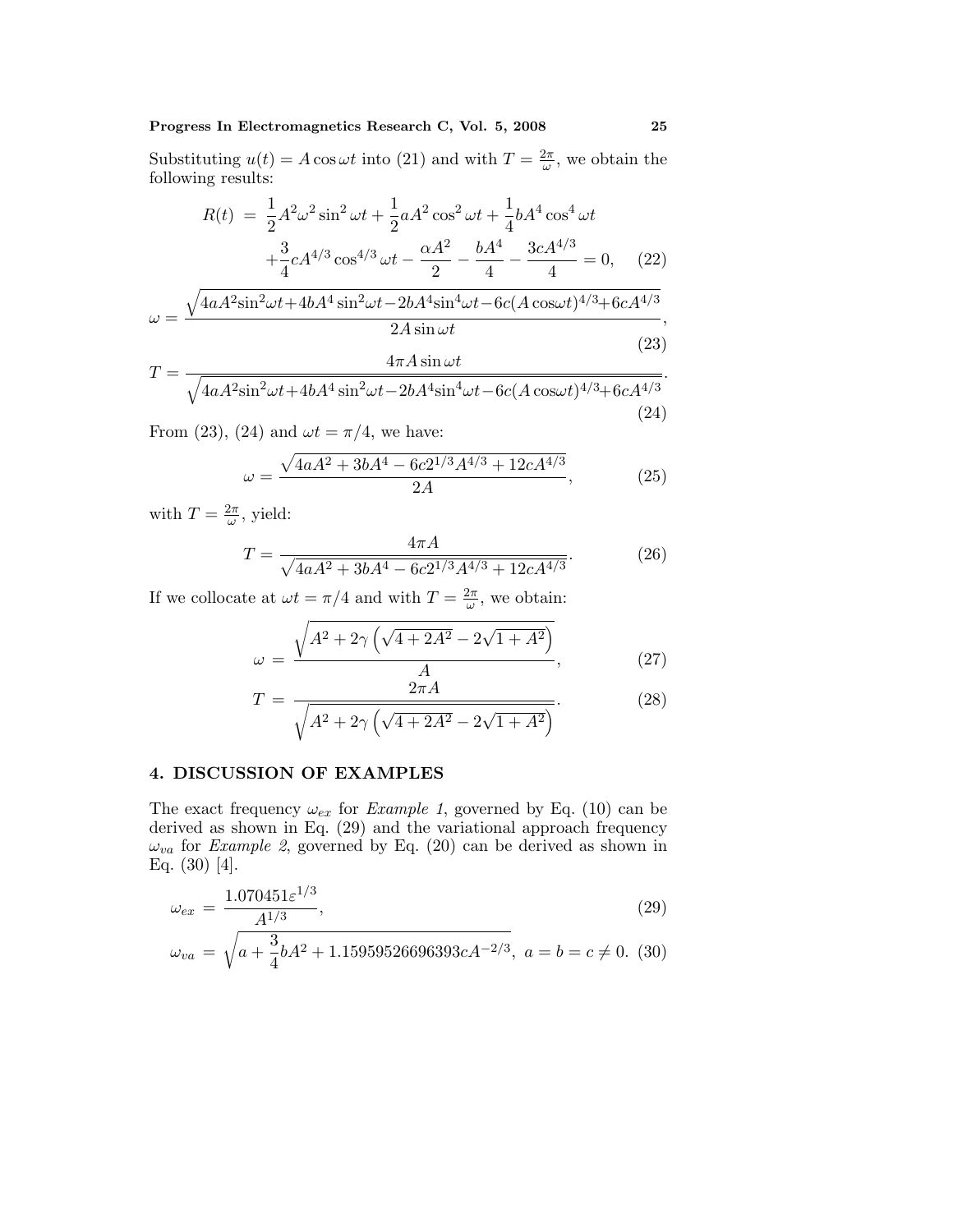The corresponding analytical approximation results of above examples, are tabulated in Tables 1, 2, 3, 4, and 5.

**Table 1.** Comparison between analytical and the Exact solutions for *Example 1*, when  $\varepsilon = 10.0, 1.0$ .

| А    | $\varepsilon = 0.1$ |                  |                                        | $\varepsilon = 1.0$ |               |                                   |
|------|---------------------|------------------|----------------------------------------|---------------------|---------------|-----------------------------------|
|      | $\omega$            | $\omega_{_{ex}}$ | $\omega - \omega_{ex}$ / $\omega_{ex}$ | $\omega$            | $\omega_{ex}$ | $\omega-\omega_{ex} /\omega_{ex}$ |
| 0.1  | 0.7178240235        | 0.7292897765     | $0.5938\%$                             | 2.269958874         | 2.306216768   | 1.572%                            |
| 0.5  | 0.4197860355        | 0.4264912487     | $0.5938\%$                             | 1.327480002         | 1.348683748   | 1.572%                            |
|      | 0.3331843972        | 0.3385063283     | $0.5938\%$                             | 1.053621576         | 1.070451000   | 1.572%                            |
| 5    | 0.1948474174        | 0.1979597017     | $0.5938\%$                             | 0.6161616353        | 0.6260035423  | 1.572%                            |
| 10   | 0.1571207194        | 0.1580592379     | $0.5938\%$                             | 0.4890478141        | 0.4968593409  | 1.572%                            |
| 50   | 0.09188475413       | 0.09243360305    | $0.5938\%$                             | 0.2859968965        | 0.2905651053  | 1.572%                            |
| 100  | 0.07292897765       | 0.07336459936    | $0.5938\%$                             | 0.2269958874        | 0.2306216768  | $1.572\%$                         |
| 500  | 0.04264912487       | 0.04290387799    | $0.5938\%$                             | 0.1327480002        | 0.1348683748  | 1.572%                            |
| 1000 | 0.03385063283       | 0.03405283051    | $0.5938\%$                             | 0.1053621576        | 0.1070451000  | 1.572 %                           |

**Table 2.** Comparison between analytical and the Exact solutions for *Example 1*, when  $\varepsilon = 10.0, 100.0$ .

| A    | $\epsilon = 10.0$ |                  |                                    | $\varepsilon = 100.0$ |             |               |                 |
|------|-------------------|------------------|------------------------------------|-----------------------|-------------|---------------|-----------------|
|      | $\omega$          | $\omega_{_{ex}}$ | $\omega - \omega_{ex}/\omega_{ex}$ |                       | $\omega$    | $\omega_{ex}$ | $\omega-\omega$ |
| 0.1  | 7.178240235       | 7.292897765      | 1.572%                             |                       | 22.69958874 | 23.06216768   | 1.572%          |
| 0.5  | 4.197860355       | 4.264912487      | $1.572\%$                          |                       | 13.27480002 | 13.48683748   | $1.572\%$       |
|      | 3.331843972       | 3.385063283      | $1.572\%$                          |                       | 10.53621576 | 10.70451000   | $1.572\%$       |
| 5    | 1.948474174       | 1.979597017      | $1.572\%$                          |                       | 6.161616353 | 6.260035423   | $1.572\%$       |
| 10   | 1.546504978       | 1.571207194      | $1.572\%$                          |                       | 4.890478141 | 4.968593409   | $1.572\%$       |
| 50   | 0.9044015966      | 0.9188475413     | $1.572\%$                          |                       | 2.859968965 | 2.905651053   | $1.572\%$       |
| 100  | 0.7178240235      | 0.7292897765     | 1.572%                             |                       | 2.269958874 | 2.306216768   | 1.572%          |
| 500  | 0.4197860355      | 0.4264912487     | 1.572%                             |                       | 1.327480002 | 1.348683748   | 1.572%          |
| 1000 | 0.3331843972      | 0.3385063283     | 1.572%                             |                       | 1.053621576 | 1.070451000   | 1.572 %         |

**Table 3.** Comparison between EBM and the Variational approach for Example 2, when  $a = b = c = 1$ .

|      | $a = b = c = 1$ |               |  |  |  |
|------|-----------------|---------------|--|--|--|
| А    | $\omega$        | $\omega_{va}$ |  |  |  |
| 0.1  | 2.481977697     | 2.527818119   |  |  |  |
| 0.5  | 1.717469987     | 1.740184688   |  |  |  |
| 1    | 1.691188466     | 1.705753577   |  |  |  |
| 5    | 4.486608425     | 4.488493734   |  |  |  |
| 10   | 8.731504325     | 8.732114705   |  |  |  |
| 50   | 43.31375987     | 43.31380196   |  |  |  |
| 100  | 86.60861115     | 86.06862442   |  |  |  |
| 500  | 433.0138769     | 433.0138778   |  |  |  |
| 1000 | 866.0259875     | 866.0259878   |  |  |  |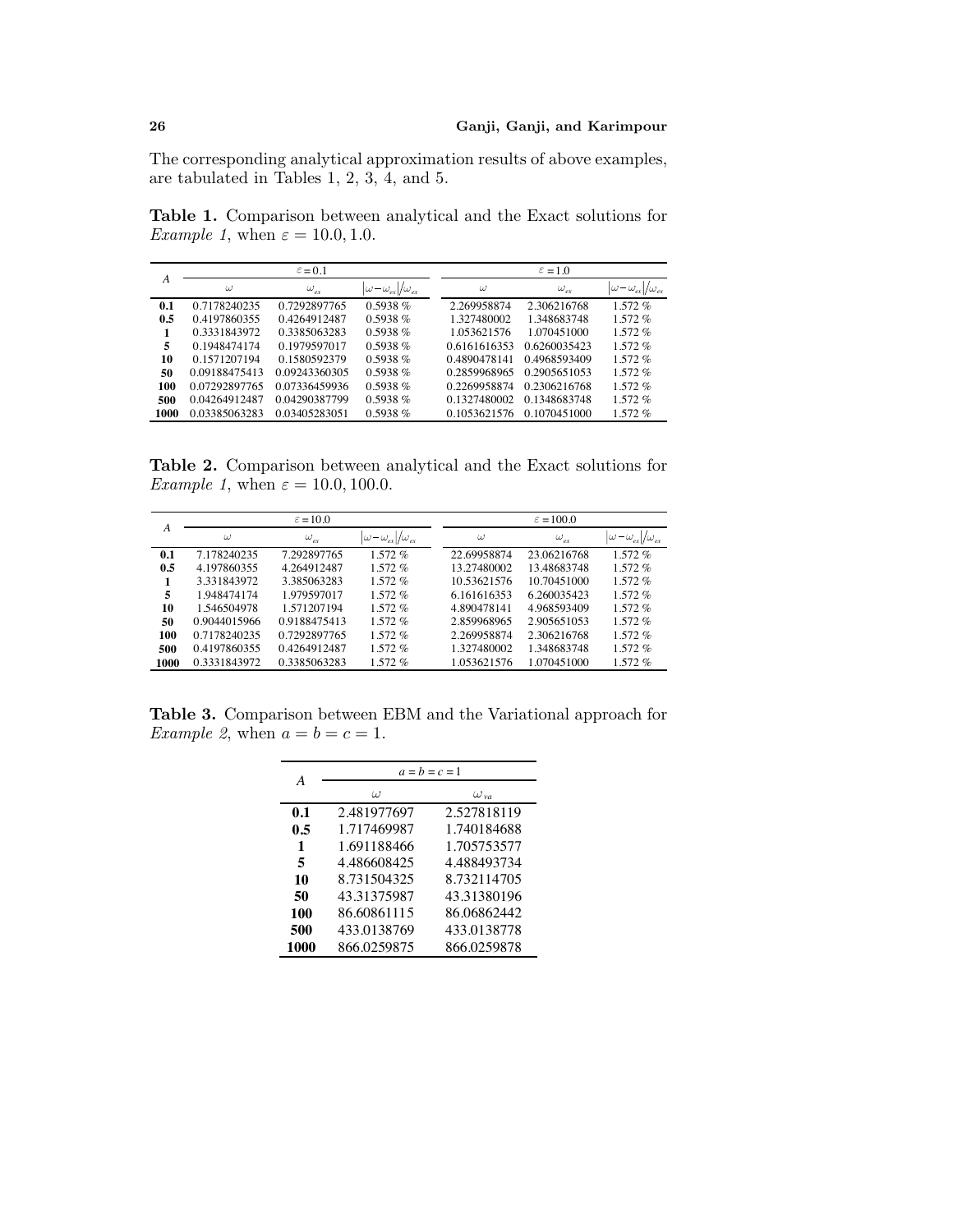|      | $b = 10$<br>$a = c = 1$ |               |  |  |
|------|-------------------------|---------------|--|--|
| A    | $\omega$                | $\omega_{va}$ |  |  |
| 0.1  | 2.495538677             | 2.541134480   |  |  |
| 0.5  | 2.153416624             | 2.171576097   |  |  |
| 1    | 3.100019100             | 3.107988943   |  |  |
| 5    | 13.74334949             | 13.74396508   |  |  |
| 10   | 27.40784254             | 27.40893700   |  |  |
| 50   | 136.9345895             | 136.9346028   |  |  |
| 100  | 273.8631986             | 273.8632027   |  |  |
| 500  | 1369.306765             | 1369.306765   |  |  |
| 1000 | 2738.612972             | 2738.612972   |  |  |

**Table 4.** Comparison between EBM and the Variational approach for Example 2, when  $a = c = 1$ ,  $b = 10$ .

**Table 5.** Comparison between EBM and the Variational approach for Example 2, when  $a = b = 1$ ,  $c = 10$ .

| $a = b = 1$<br>$c=10$<br>А<br>ω<br>$\omega_{\nu a}$<br>7.404805496<br>7.248077875<br>0.1<br>4.336995685<br>4.426615803<br>0.5<br>3.584854846<br>3.653211282<br>1<br>4.869882959<br>4.852478915<br>5<br>80859925071<br>8.853907480<br>10<br>43.32225689<br>43.32267763<br>50<br>100<br>86.61128835<br>86.61142093 |  |  |  |  |
|------------------------------------------------------------------------------------------------------------------------------------------------------------------------------------------------------------------------------------------------------------------------------------------------------------------|--|--|--|--|
|                                                                                                                                                                                                                                                                                                                  |  |  |  |  |
|                                                                                                                                                                                                                                                                                                                  |  |  |  |  |
|                                                                                                                                                                                                                                                                                                                  |  |  |  |  |
|                                                                                                                                                                                                                                                                                                                  |  |  |  |  |
|                                                                                                                                                                                                                                                                                                                  |  |  |  |  |
|                                                                                                                                                                                                                                                                                                                  |  |  |  |  |
|                                                                                                                                                                                                                                                                                                                  |  |  |  |  |
|                                                                                                                                                                                                                                                                                                                  |  |  |  |  |
|                                                                                                                                                                                                                                                                                                                  |  |  |  |  |
| 433.0140692<br>500<br>433.0140600                                                                                                                                                                                                                                                                                |  |  |  |  |
| 866.0260450<br>866.0260481<br>1000                                                                                                                                                                                                                                                                               |  |  |  |  |

In Example 1, it is seen from the Table. 1, that the error percentage of EBM is 0.5983% for  $\varepsilon = 0.1$ . So from the Tables 1 and 2, the error percentage of the EBM are 1.572% for  $\varepsilon = 1.0, 10.0, 100.0$ .

For *Example 2*, In case  $a = 1, c = 0, Eq. (20)$  reduces to the well-known Duffing equation, and its approximate frequency reads:

$$
\omega = \frac{2\pi A}{\sqrt{1 + 3/4bA^2}}.\tag{31}
$$

With the Exact solution is:

$$
\omega_{ex} = \frac{2}{\pi\sqrt{1 + bA^2}} \int_0^{\pi/2} \frac{dx}{\sqrt{1 - k\sin^2 x}}, \quad a = c = 0,
$$
 (32)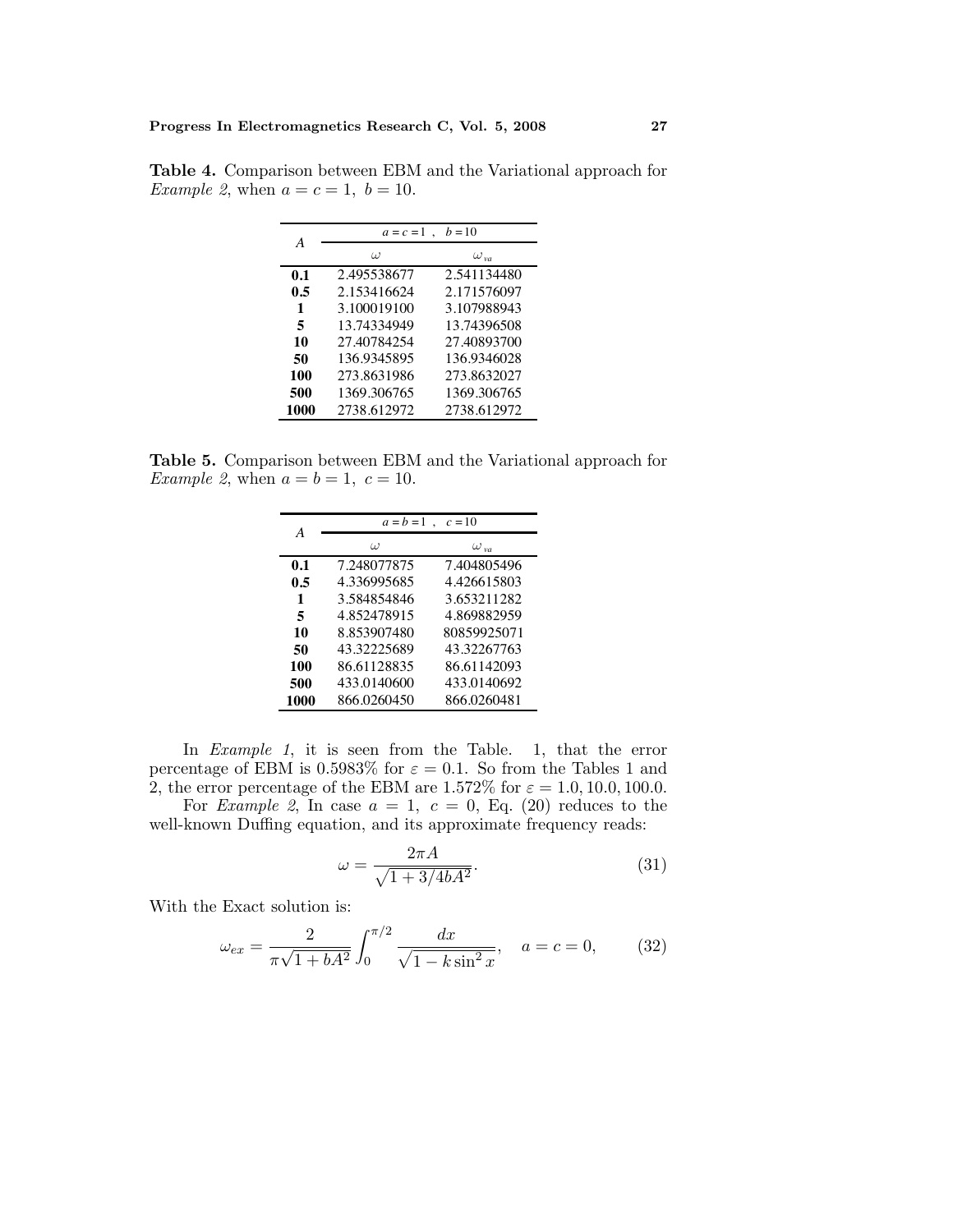**28Ganji, Ganji, and Karimpour**



**Figure 1.** Comparison of the approximate solution (EBM) with the Exact solution for Example 1.

Where  $k = 0.5bA^2/(1 + bA^2)$ .

What is rather surprising about the remarkable range of validity of (31) with is that the approximate frequency, Eq. (31), as  $b \to \infty$  is also of high accuracy.

$$
\lim_{b \to \infty} \frac{\omega_{ex}}{\omega} = \frac{\sqrt{3}}{\pi} \int_0^{\pi/2} \frac{dx}{\sqrt{1 - 0.5 \sin^2 x}} = 0.9294. \tag{33}
$$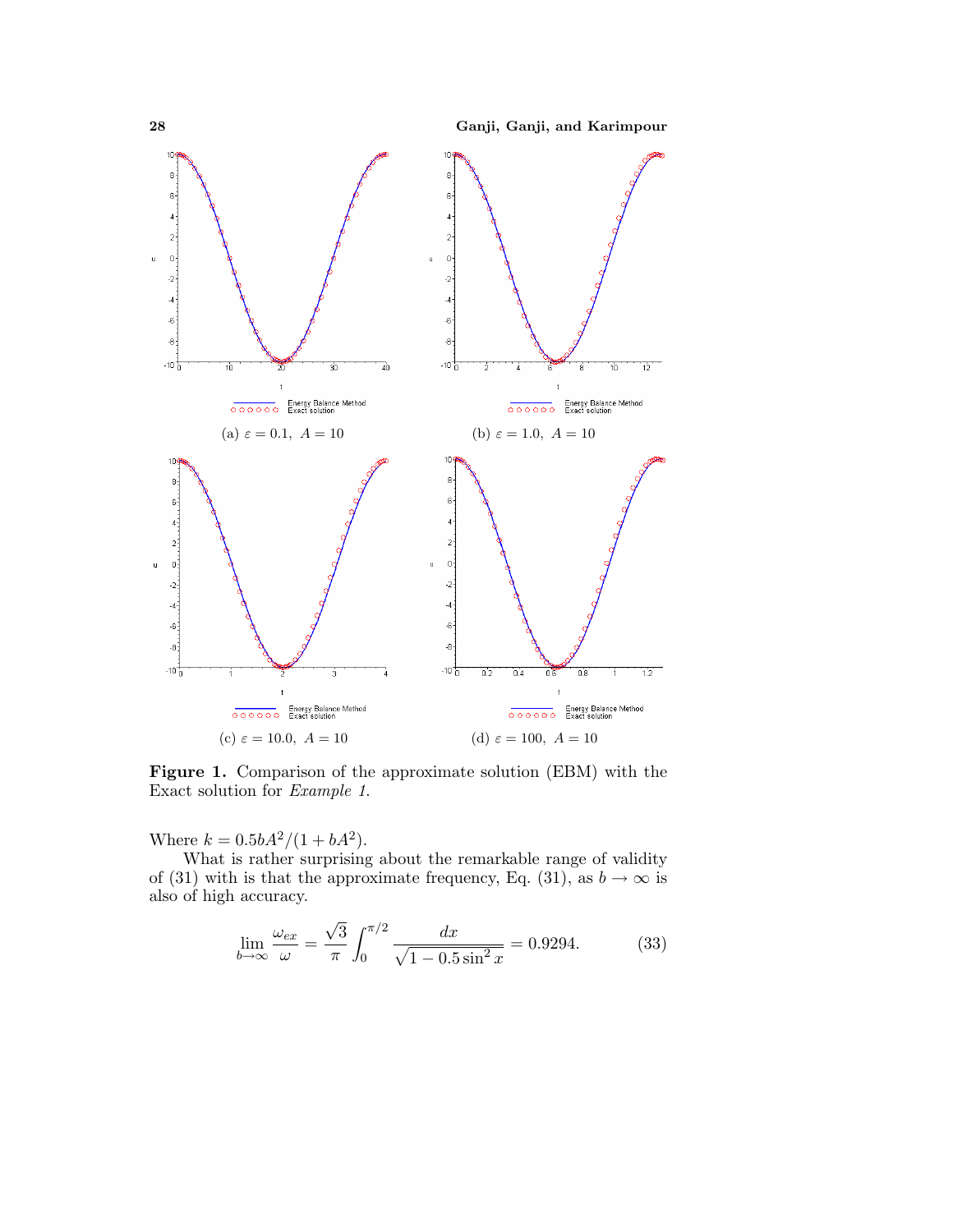Progress In Electromagnetics Research C, Vol. 5, 2008 29



**Figure 2.** Comparison of the approximate solution (EBM) with the Variational approach solution for Example 2.

Therefore, for any value of  $b > 0$ , it can be easily proved that the maximal relative error of the frequency (31) is less than 7.6%, i.e.,  $|\omega - \omega_{ex}|/\omega_{ex} < 7.6\%.$ 

In case  $a = 0, c = 0$ , Eq. (20) becomes

$$
u'' + bu^3 = 0,\t\t(34)
$$

Its frequency, then, reads

$$
\omega = \sqrt{\frac{3}{4}bA^2} = 0.866b^{1/2} \tag{35}
$$

Its exact frequency [4] is  $\omega_{ex} = 0.8472b^{1/2}A$ . Therefore, its accuracy reaches 2.2%. In case  $a = b = 0$ , Eq. (20) turns out to be Eq. (10).

To further illustrate and verify the accuracy of this approximate analytical approach for Example 1, comparison of this analytical method with the Exact solution are presented in Figs.  $1(a)$ –(d), for  $\varepsilon = 0.1, 1.0, 10.0, 100.0.$ 

Figs. 2(a), (b) represent the corresponding displacement  $u(t)$  in *Example 2,* for  $A = 10$ ,  $a = b$ ,  $c = 10$ . Apparently, it is confirmed that the analytical approximations show excellent agreement with the exact or other analytical approximation solutions.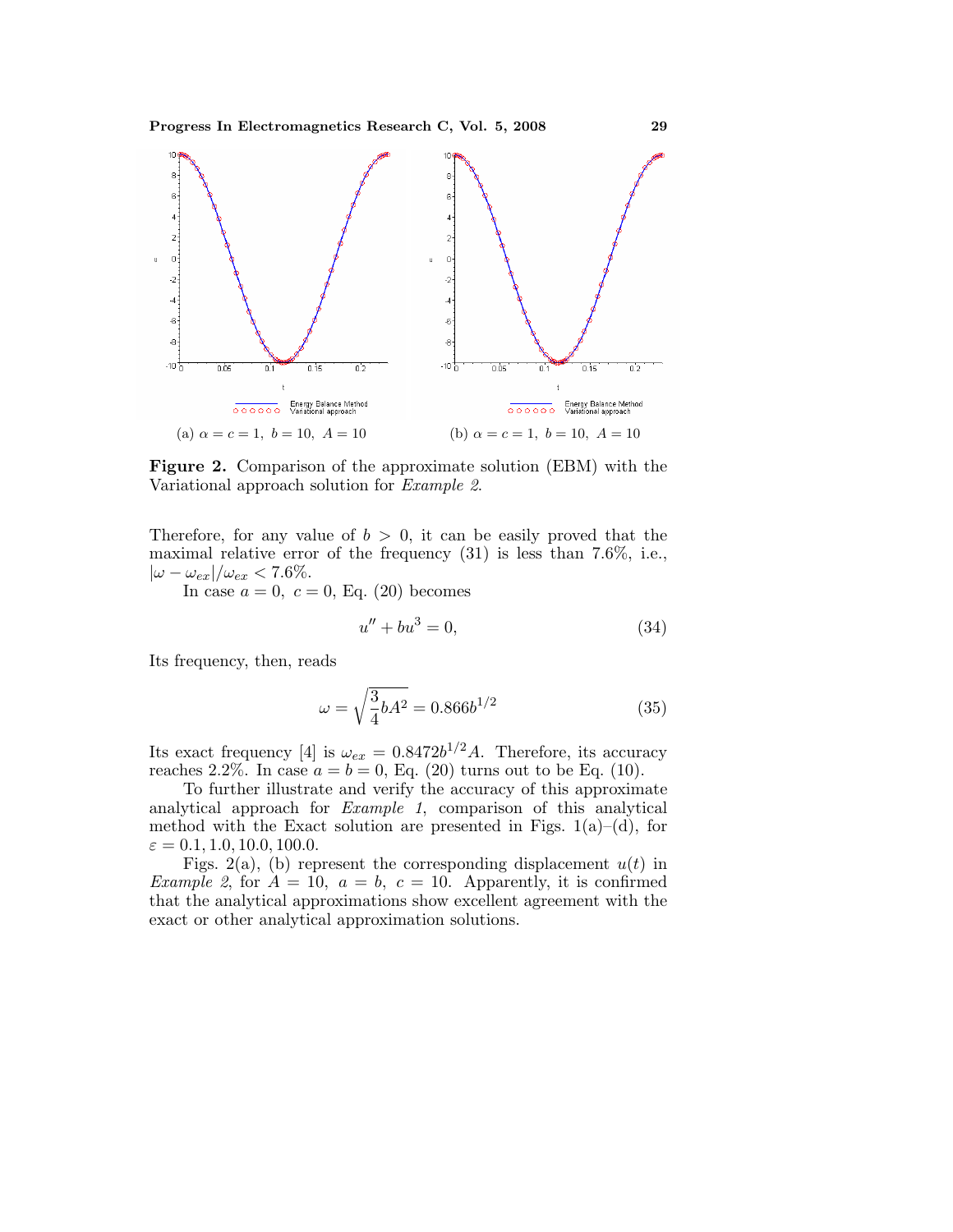#### **5. CONCLUSION**

We used a very simple but effective method (EBM) for nonlinear oscillators. The method consists of a combination of He's variational approach, to determine frequency and amplitude of the system. These examples have shown that the approximate analytical solutions are in excellent agreement with the corresponding exact solutions. The method can be easily extended to any nonlinear oscillator without any difficulty. Moreover, the present work can be used as paradigms for many other applications in searching for periodic solutions of nonlinear oscillations and so can be found widely applicable in engineering and science.

## **REFERENCES**

- 1. Nayfeh, A. H., Perturbation Methods, Wiley-Interscience, New York, 1973.
- 2. Mickens, R. E., Oscillations in Planar Dynamic Systems, Scientific, Singapore, 1966.
- 3. Jordan, D. W. and P. Smith, Nonlinear Ordinary Differential Equations, Clarendon Press, Oxford, 1987.
- 4. He, J. H., "Non-perturbative methods for strongly nonlinear problems," Dissertation.de-Verlag im Internet GmbH, 2006.
- 5. He, J. H., "Homotopy perturbation method for bifurcation on nonlinear problems," International Journal of Non-Linear Science and Numerical Simulation, Vol. 6, 207–208, 2005.
- 6. Ganji, D. D. and A. Sadighi, "Application of He's homotopyprturbation method to nonlinear coupled systems of reactiondiffusion equations," Int. J. Nonl. Sci. and Num. Simu, Vol. 7, No. 4, 411–418, 2006.
- 7. He, J. H., "The homotopy perturbation method for nonlinear oscillators with discontinuities," Applied Mathematics and Computation, Vol. 151, 287–292, 2004.
- 8. Beléndez, A., C. Pascual, S. Gallego, M. Ortuño, and C. Neipp, "Application of a modified He's homotopy perturbation method to obtain higher-order approximations of an force nonlinear oscillator," Physics Letters A, Vol. 371, 421–426, 2007.
- 9. Alizadeh, S. R. S., G. Domairry, and S. Karimpour, "An approximation of the analytical solution of the linear and nonlinear integro-differential equations by homotopy perturbation method," Acta Applicandae Mathematicae, doi: 10.1007/s10440- 008-9261-z.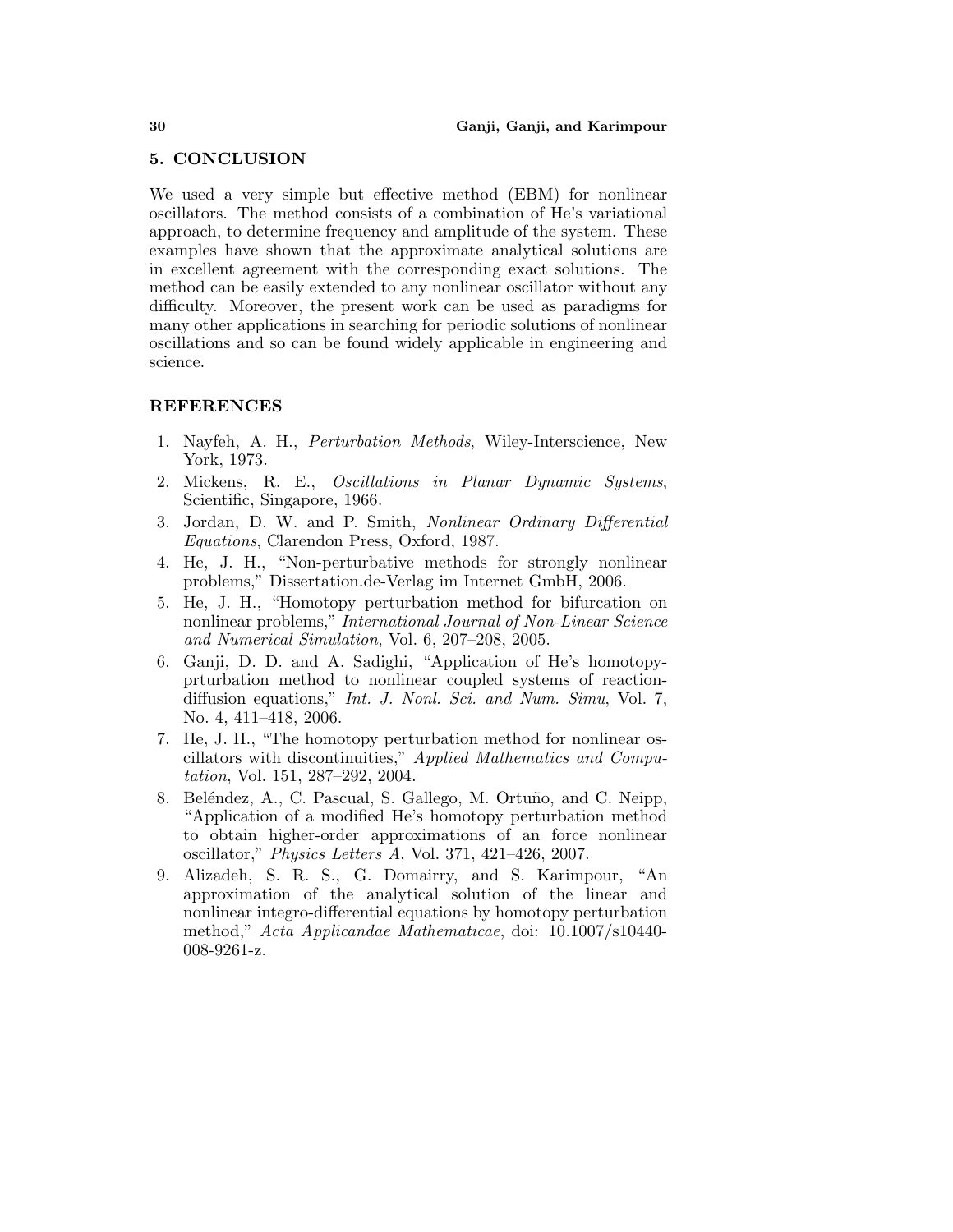#### **Progress In Electromagnetics Research C, Vol. 5, 2008** 31

- 10. He, J. H., "Modified Lindstedt-Poincare methods for some strongly nonlinear oscillations, Part I: Expansion of a constant," International Journal Non-linear Mechanic, Vol. 37, 309–314, 2002.
- 11. He, J. H., "Modified Lindstedt-Poincare methods for some strongly nonlinear oscillations. Part III: Double series expansion," International Journal Non-linear Science and Numerical Simulation, Vol. 2, 317–320, 2001.
- 12. Ozis, T. and A. Yildirim, "Determination of periodic solution for a  $u^{1/3}$  force by He's modified Lindstedt-Poincare method," Journal of Sound and Vibration, Vol. 301, 415–419, 2007.
- 13. Wang, S. Q. and J. H. He, "Nonlinear oscillator with discontinuity by parameter-expansion method," Chaos  $\mathcal C$  Soliton and Fractals, Vol. 35, 688–691, 2008.
- 14. He, J. H., "Some asymptotic methods for strongly nonlinear equations," International Journal Modern Physic B, Vol. 20, 1141–1199, 2006.
- 15. Wang, S. Q. and J. H. He, "Nonlinear oscillator with discontinuity by parameter-expanding method," Chaos, Solitons & Fractals, Vol. 29, 108–113, 2006; Vol. 35, 688–691, 2008.
- 16. Shou, D. H. and J. H. He, "Application of parameter-expanding method to strongly nonlinear oscillators," International Journal of Nonlinear Sciences and Numerical Simulation, Vol. 8, No. 1, 121–124, 2007.
- 17. He, J. H., "Some new approaches to Duffing equation with strongly and high order nonlinearity (II) parameterized perturbation technique," Communications in Nonlinear Science and Numerical Simulation, Vol. 4, 81–82, 1999.
- 18. He, J. H., "A review on some new recently developed nonlinear analytical techniques," International Journal of Nonlinear Science and Numerical Simulation, Vol. 1, 51–70, 2000.
- 19. Rong, H. W., X. D. Wang, W. Xu, and T. Fang, "Saturation and resonance of nonlinear system under bounded noise excitation," Journal of Sound and Vibration, Vol. 291, 48–59, 2006.
- 20. Das, S. K., P. C. Ray, and G. Pohit, "Free vibration analysis of a rotating beam with nonlinear spring and mass system," Journal of Sound and Vibration, Vol. 301, 165–188, 2007.
- 21. Okuizumi, N. and K. Kimura, "Multiple time scale analysis of hysteretic systems subjected to harmonic excitation," Journal of Sound and Vibration, Vol. 272, 675–701, 2004.
- 22. Marathe, A., "Anindya Chatterjee, wave attenuation in nonlinear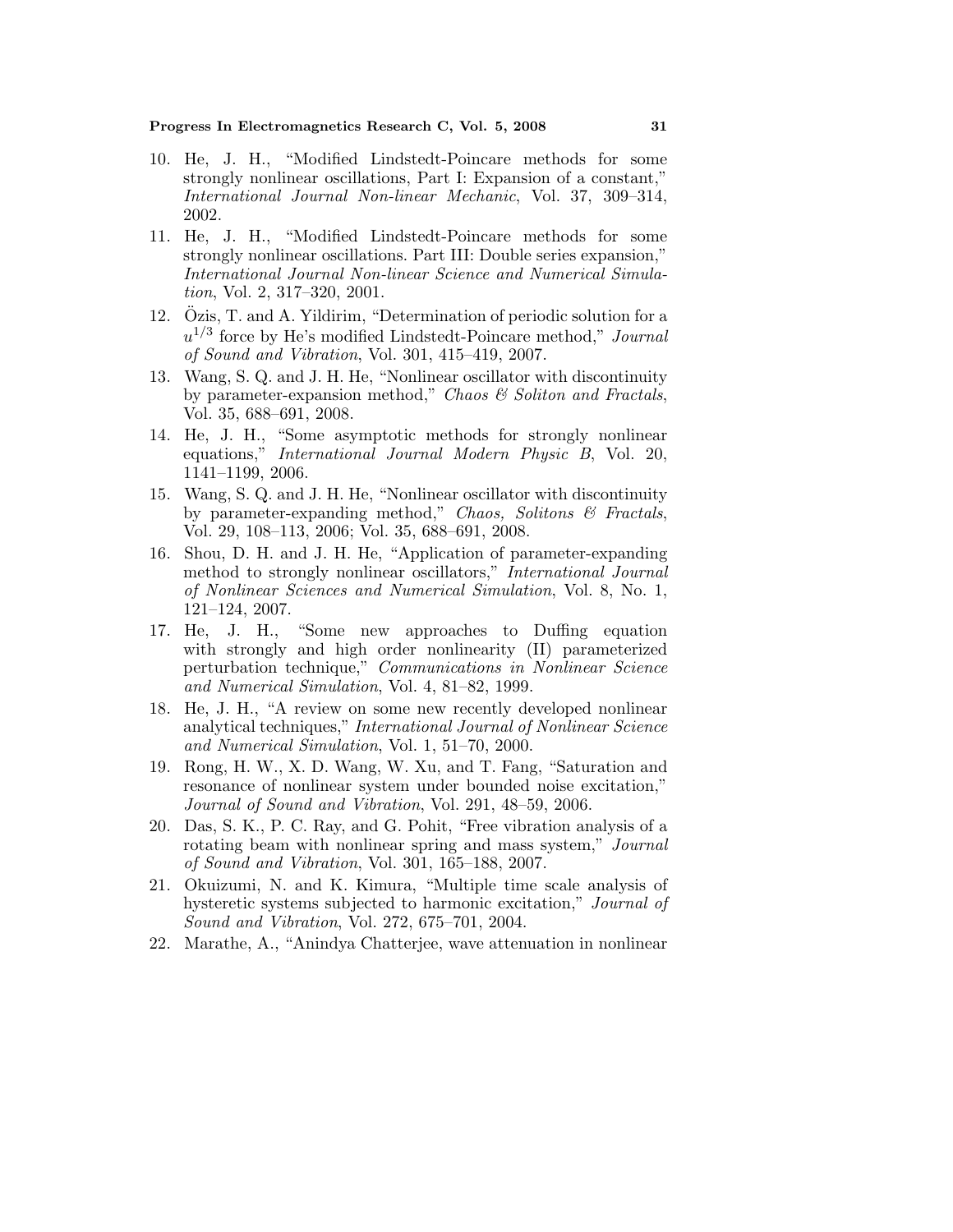periodic structures using harmonic balance and multiple scales," Journal of Sound and Vibration, Vol. 289, 871–888, 2006.

- 23. Gottlieb, H. P. W., "Harmonic balance approach to limit cycles for nonlinear jerk equations," Journal of Sound and Vibration, Vol. 297, 243–250, 2006.
- 24. Yuan, Z. W., F. L. Chu, and Y. L. Lin, "External and internal coupling effects of rotor's bending and torsional vibrations under unbalances," Journal of Sound and Vibration, Vol. 299, 339–347, 2007.
- 25. Wiener, N., Nonlinear Problems in Random Theory, Wiley, New York, 1958.
- 26. Penga, Z. K., Z. Q. Langa, S. A. Billingsa, and G. R. Tomlinson, "Comparisons between harmonic balance and nonlinear output frequency response function in nonlinear system analysis," Journal of Sound and Vibration, Vol. 311, 56–73, 2008.
- 27. He, J. H., "Determination of limit cycles for strongly nonlinear oscillators," Physic Review Letter, Vol. 90, 174–181, 2006.
- 28. Ganji, S. S., S. Karimpour, D. D. Ganji, and Z. Z. Ganji, "Periodic solution for strongly nonlinear vibration systems by energy balance method," Acta Applicandae Mathematicae, doi: 10.1007/s10440-008-9283-6.
- 29. He, J. H., "Preliminary report on the energy balance for nonlinear oscillations," Mechanics Research Communications, Vol. 29, 107– 118, 2002.
- 30. Ozis, T. and A. Yildirim, "Determination of the frequencyamplitude relation for a Duffing-harmonic oscillator by the energy balance method," Computers and Mathematics with Applications, Vol. 54, 1184–1187, 2007.
- 31. Porwal, R. and N. S. Vyas, "Determination of the frequencyamplitude relation for a Duffing-harmonic oscillator by the energy balance method," Computers and Mathematics with Applications, Vol. 54, 1184–1187, 2007.
- 32. He, J. H., "Variational iteration method A kind of nonlinear analytical technique: Some examples," Int J Nonlinear Mech., Vol. 34, 699–708, 1999.
- 33. Rafei, M., D. D. Ganji, H. Daniali, and H. Pashaei, "The variational iteration method for nonlinear oscillators with discontinuities," Journal of Sound and Vibration, Vol. 305, 614– 620, 2007.
- 34. He, J. H. and X. H. Wu, "Construction of solitary solution and compaction-like solution by variational iteration method," Chaos,